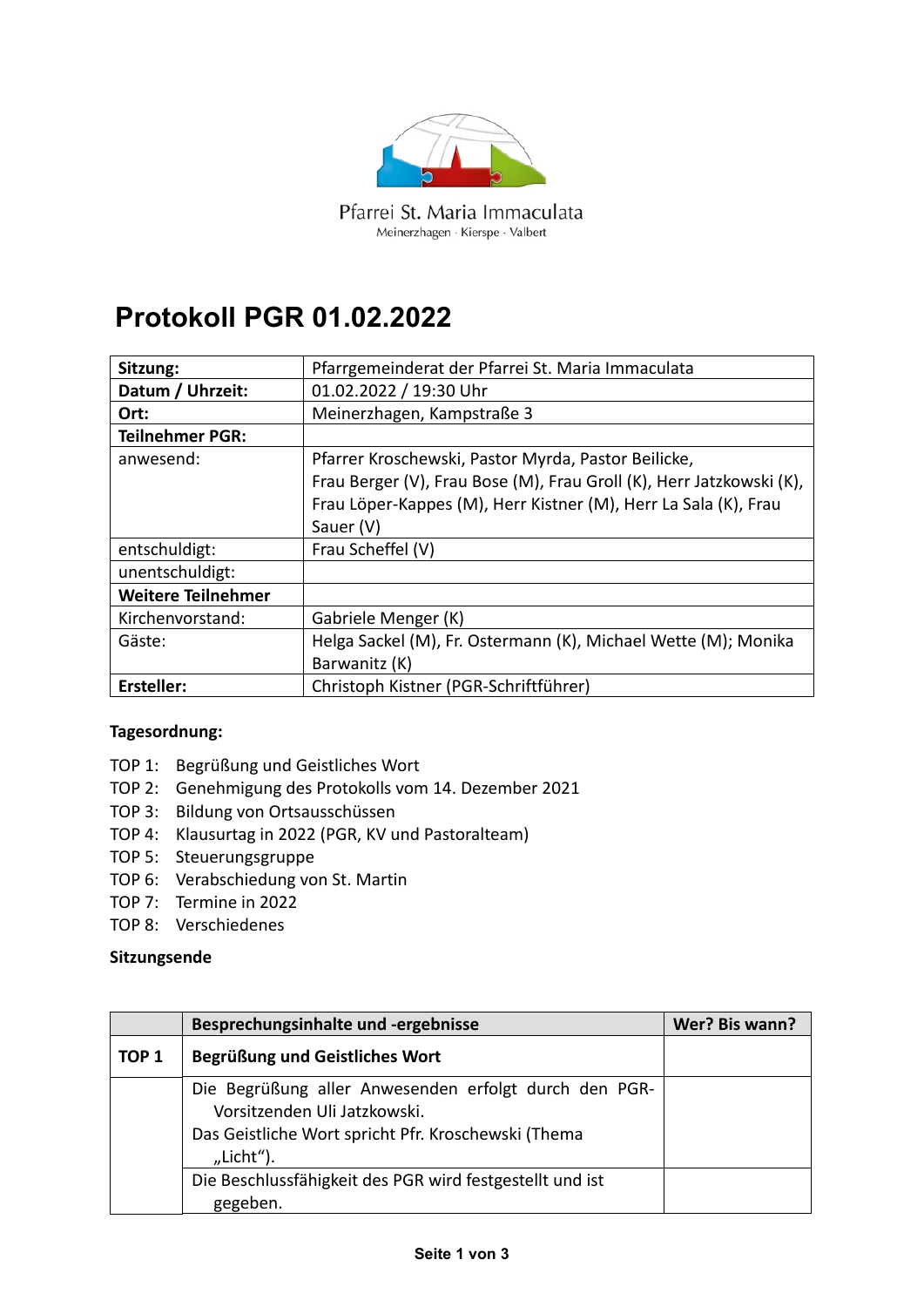| TOP <sub>2</sub> | Genehmigung des Protokolls vom 14. Dezember 2021                                                                                                                                                                                                                                                                                                                                                                                                                                                                                                                                                                                                                                                                                                                |                                                     |
|------------------|-----------------------------------------------------------------------------------------------------------------------------------------------------------------------------------------------------------------------------------------------------------------------------------------------------------------------------------------------------------------------------------------------------------------------------------------------------------------------------------------------------------------------------------------------------------------------------------------------------------------------------------------------------------------------------------------------------------------------------------------------------------------|-----------------------------------------------------|
|                  | Das Protokoll wird einstimmig genehmigt.                                                                                                                                                                                                                                                                                                                                                                                                                                                                                                                                                                                                                                                                                                                        |                                                     |
| TOP <sub>3</sub> | Bildung von Ortsausschüssen (OA)                                                                                                                                                                                                                                                                                                                                                                                                                                                                                                                                                                                                                                                                                                                                |                                                     |
|                  | <b>Bisheriger Überlegungsstand in Kierspe:</b><br>OA mit den Sachausschüssen / Untergruppen: Umlage +<br>Gebäude, Liturgie, Festausschuss, Familien + Kleinkinder<br>mit je 1 "Kopf" (1-2 Sprecher) => kommuniziert mit<br>Sprecherteam (1-2) des eigenen OA<br>=> Vorstellung und Infos in den Messen + mit Aufruf /<br>Mitarbeit zzgl. gezielte<br>Ermutigung zur flexiblen<br>Ansprache von Einzelpersonen<br>Allgemeine Feststellung: manche der früheren Helfer sind<br>nicht mehr da / verfügbar; daher dürfte eine persönliche<br>Ansprache und Motivation der richtige Ansatz sein;<br>Hauptfokus könnten GoDi-Besucher sein, aber auch<br>"neue" Personen sind anzusprechen / zu gewinnen<br>Anregung Pastor Beilicke: Anknüpfpunkt können auch Eltern |                                                     |
|                  | von Täuflingen sein (dazu auch passende Angebote wie<br>Kleinkinder-GoDis etc. wieder anbieten)                                                                                                                                                                                                                                                                                                                                                                                                                                                                                                                                                                                                                                                                 |                                                     |
|                  | Festlegung: möglichst bis zur nächsten PGR-Sitzung finden<br>sich die einzelnen PGR-Gemeindemitglieder zur Abstim-<br>mung der Unterausschüsse und der weiteren Vorgehens-<br>weise zusammen.                                                                                                                                                                                                                                                                                                                                                                                                                                                                                                                                                                   | pro Gemeinde:<br>PGR-Mitglieder;<br>bis zum 14.3.22 |
| TOP <sub>4</sub> | Klausurtag in 2022 (PGR, KV und Pastoralteam)                                                                                                                                                                                                                                                                                                                                                                                                                                                                                                                                                                                                                                                                                                                   |                                                     |
|                  | 1x pro Jahr vorgesehen<br>$\bullet$<br>Eine Sitzung ist zu wenig, ein ganzer Tag wg. familiärer<br>٠<br>Belange ggf. zu lang.<br>Am besten 1/2 Tag (13-18h) mit anschließender Messe<br>٠<br>Termin: noch offen, aber ein Samstag wird bevorzugt<br>Pfr. Kroschewski als Leiter des Klausurtags<br>٠<br>Bisherige Gedanken (PGR) sollen bei der nächsten KV-<br>٠<br>Sitzung (7.2.) als Vorschlag eingebracht werden                                                                                                                                                                                                                                                                                                                                            | Pfr. Kroschewski                                    |
| TOP <sub>5</sub> | Steuerungsgruppe                                                                                                                                                                                                                                                                                                                                                                                                                                                                                                                                                                                                                                                                                                                                                |                                                     |
|                  | Erläuterung hierzu an PGR:<br>Was ist die Steuerungsgruppe, wie setzt sie sich zusam-<br>men (=> PGR, KV, Pastoralteam) und was sind ihre Aufga-<br>ben? (=> sie bereitet Entscheidungen vor; Entscheidun-<br>gen fällen PGR und KV)<br>Heinz Deyen (Externer, nicht vom BE) als Begleiter und<br>٠<br>Moderator von Beginn an beim PeP dabei.<br>Fr. Reuter (Beauftragte vom BE) betreut und begleitet<br>٠<br>den PeP bistumsseitig<br>Bisherige Mitglieder der Steuerungsgruppe:                                                                                                                                                                                                                                                                             |                                                     |